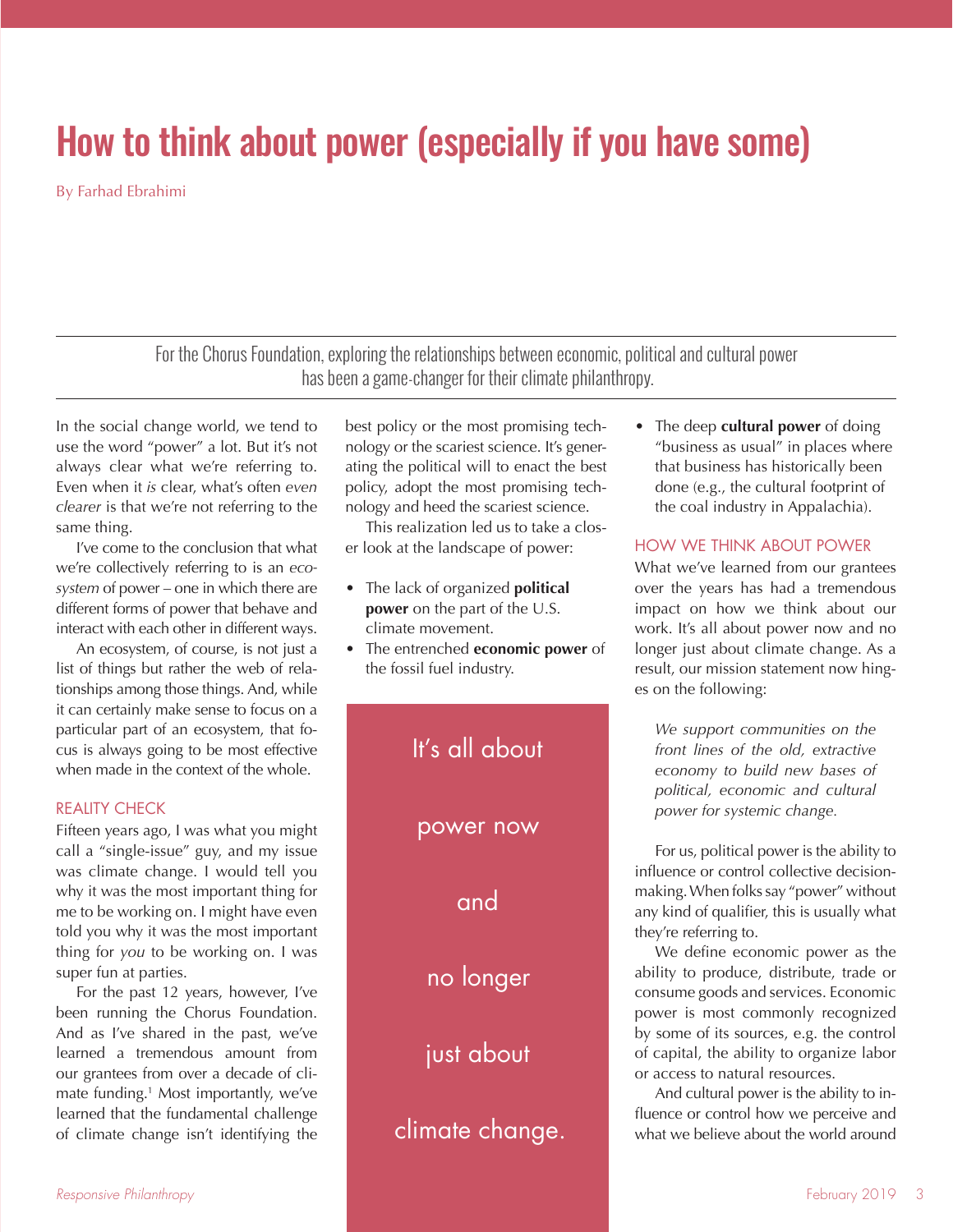

*Ongoing work of grantee partners, such as Communities for a Better Environment's organizing to hold Chevron accountable for environmental justice impacts in Richmond, California, continue to inform the work of Chorus Foundation. Photo by David Gilbert, Amazon Watch.*

us. It's a trick of our current system to misrepresent culture as simply a product; culture sets the parameters for what we believe is possible – not to mention what we believe is right or wrong.

Each of these 3 forms of power constitutes an ecosystem unto itself. For example, while some political donors may think of political power strictly in terms of elections, they are but 1 component of the overall ecosystem. Not all forms of political power need to work through established channels – nor should they, given the ways in which existing systems can marginalize or exclude certain voices. There is also people power: the ability to influence collective decision-making through protest, direct action and nonviolent civil resistance.

And each of these forms of power can be leveraged to build the others. Economic power can provide the necessary financial resources to build political or cultural power. Further, political power can enact policies that either expand or contract the opportunities to build economic or cultural power. But we must do more to highlight the profound effect that culture has on our sense of what "politics" or "economy" are in the first place. Our culture – which is to say, our perceptions, beliefs, values and norms – undergirds literally every political or economic endeavor we might pursue.

# THIS UNDERSTANDING OF POWER AFFECTS OUR WORK IN 4 WAYS

#### **1. We need to situate ourselves in the larger ecosystem of power.**

As funders, we fundamentally hold economic power. Chorus believes that this is the result of an economic system that is inherently extractive and exploitative. Private philanthropy requires wealth inequality, and wealth inequality requires the extraction and consolidation of wealth. We must reckon with the fact that our very existence is the byproduct of systemic injustice and inequity. (See, I'm still super fun at parties!)

With this in mind, it behooves those of us in philanthropy to check our desires to build or leverage political and cultural power for ourselves. Political donors, I'm looking at you right now. But let's be honest, it's not like institutional philanthropy is entirely innocent, either.

# **2. We need to be explicit about who we're supporting to build power and to what ends.**

At Chorus, we support organizations that build power in communities that have historically had power used against them, e.g., communities of color, Indigenous communities and working-class communities. We believe that asking these communities to turn out for things that are "in their best interest" without also building power in their favor is at best insufficient and at worst deeply problematic.

Our mission statement refers to building power for "systemic change," but what we're really talking about here is building power for a just transition.<sup>2</sup> Systemic change, when taken by itself, is actually not all that remarkable; systems change all the time. In fact, we might say that change – or transition – is inevitable. But justice is not.

One of things we've learned about climate change is that a clean energy transition is not necessarily a just one; if you're getting thrown under the bus, it doesn't really matter if it's solarpowered. We need to be clear on what we're saying NO to, what we're saying YES to, and how we get from NO to YES in a way that respects the dignity and meets the needs of everyone involved.

Just transition is clearly a critical demand from an equity perspective. But it's also the right strategy for multi